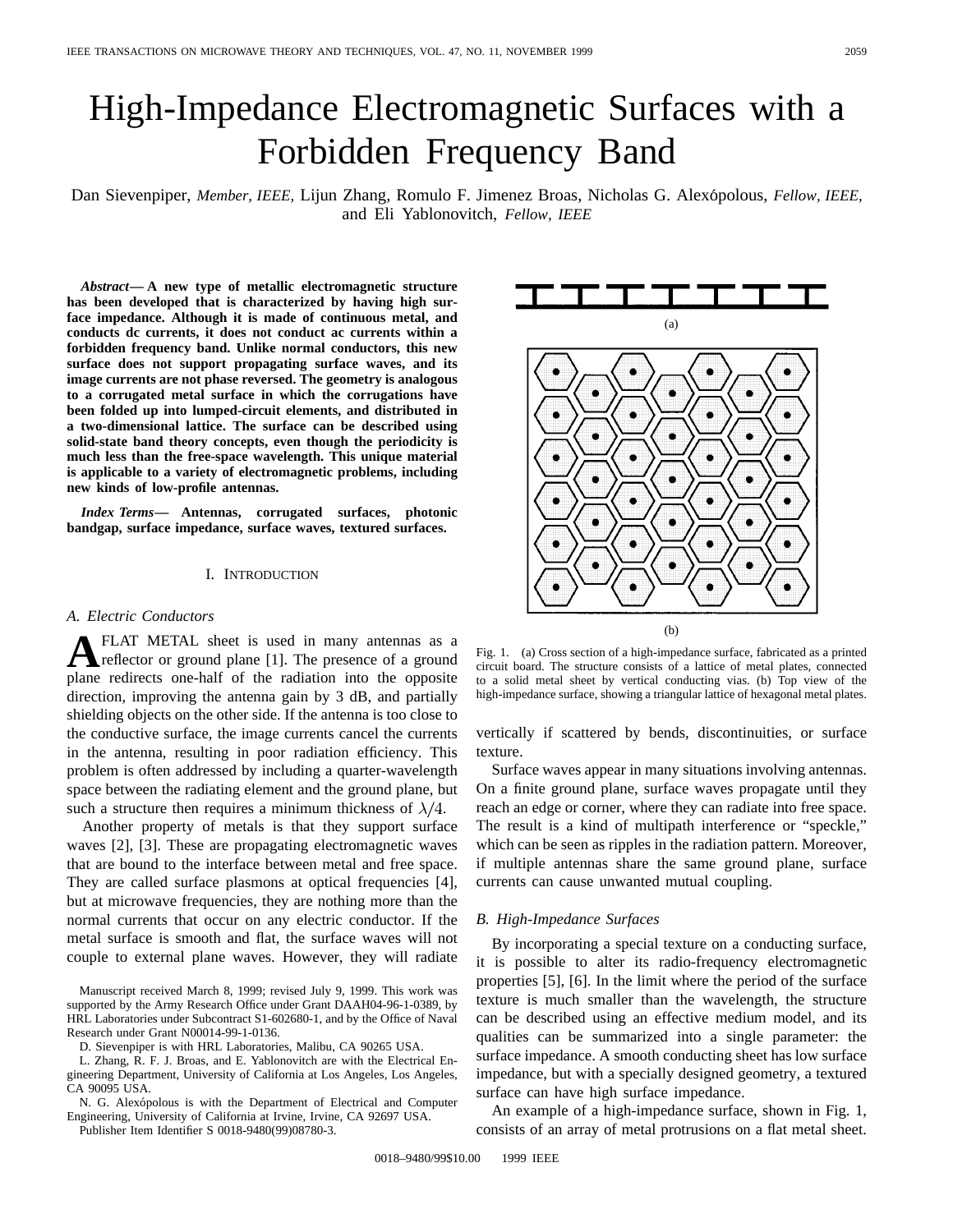They are arranged in a two-dimensional lattice, and can be visualized as mushrooms or thumbtacks protruding from the surface. The structure is easily fabricated using printed-circuitboard technology. The protrusions are formed as metal patches on the top surface of the board, connected to the solid lower conducting surface by metal plated vias.

If the protrusions are small compared to the operating wavelength, their electromagnetic properties can be described using lumped-circuit elements—capacitors and inductors. They behave as a network of parallel resonant  $LC$  circuits, which act as a two-dimensional electric filter to block the flow of currents along the sheet. In the frequency range where the surface impedance is very high, the tangential magnetic field is small, even with a large electric field along the surface. Such a structure is sometimes described as a "magnetic conductor."

Due to this unusual boundary condition, the high-impedance surface can function as a unique new type of ground plane for low-profile antennas. The image currents are in-phase, rather than out-of-phase, allowing radiating elements to lie directly adjacent to the surface, while still radiating efficiently. For example, a dipole lying flat against a high-impedance ground plane is not shorted out as it would be on an ordinary metal sheet. Furthermore, in a forbidden frequency band, the highimpedance ground plane does not support propagating surface waves, thus, the radiation pattern is typically smooth, and free from the effects of multipath interference along the ground plane.

## II. SURFACE WAVES

Surface waves can occur on the interface between two dissimilar materials, such as metal and free space. They are bound to the interface, and decay exponentially into the surrounding materials. At radio frequencies, the fields associated with these waves can extend thousands of wavelengths into the surrounding space, and they are often best described as surface currents. They can be modeled from the viewpoint of an effective dielectric constant, or an effective surface impedance.

#### *A. Dielectric Interfaces*

To derive the properties of surface waves on a dielectric interface [3], [7], begin with a surface in the  $YZ$  plane, as shown in Fig. 2. The region  $X > 0$  is filled with vacuum, while the region  $X < 0$  is filled with dielectric  $\varepsilon$ . Assume a wave that is bound to the surface, decaying in the  $+X$ direction with decay constant  $\alpha$ , and in the  $-X$ -direction with decay constant  $\gamma$ . The wave propagates in the Z-direction with propagation constant  $k$ . For a TM polarized surface wave,  $E_y = 0$ . The electric field in the upper half-space has the following form:

$$
E_1 = (\hat{x}E_{1x} + \hat{z}E_{1z})e^{j\omega t - jkz - \alpha x}.\tag{1}
$$

In the lower half-space, the electric field has a similar form as follows:

$$
E_2 = (\hat{x}E_{2x} + \hat{z}E_{2z})e^{j\omega t - jkz + \gamma x}.\tag{2}
$$



Fig. 2. Surface wave bound to a dielectric interface, decaying exponentially away from the surface.

For the waves described above, Maxwell's equations can be solved to obtain the following results [7]:

$$
k = \sqrt{\frac{\varepsilon}{1 + \varepsilon}} \frac{\omega}{c} \tag{3}
$$

$$
\alpha = \sqrt{\frac{-1}{1+\varepsilon}} \frac{\omega}{c} \tag{4}
$$

$$
\gamma = \sqrt{\frac{-\varepsilon^2}{1+\varepsilon}} \frac{\omega}{c}.\tag{5}
$$

If  $\epsilon$  is positive, then  $\alpha$  and  $\gamma$  are imaginary, and the waves do not decay with distance from the surface; they are simply plane waves propagating through the dielectric interface. Thus, TM surface waves do not exist on nonconductive dielectric materials. On the other hand, if  $\varepsilon$  is less than  $-1$ , or if it is imaginary, the solution describes a wave that is bound to the surface. These TM surface waves can occur on metals, or other materials with nonpositive dielectric constants. The solution for TE surface waves can also be obtained from the foregoing analysis by the principle of duality [1]. If the electric and magnetic fields are exchanged, and  $\mu$  is substituted for  $\varepsilon$ , the solution above can be applied to the TE case.

## *B. Metal Surfaces*

The effective, relative dielectric constant of a metal can be expressed in the following form [7]:

$$
\varepsilon = 1 - \frac{j\sigma}{\omega \varepsilon_0} \tag{6}
$$

 $\sigma$  is the conductivity, which is given by the following equation:

$$
\sigma = \frac{nq^2\tau/m}{1 + j\omega\tau} \tag{7}
$$

 $\tau$  is the mean electron collision time, q is the electron charge, and  $m$  and  $n$  are the effective mass and the density, respectively, of the conduction electrons.

For frequencies much lower than  $1/\tau$ , including the microwave spectrum, the conductivity is primarily real, and much greater than unity, thus, the dielectric constant is a large imaginary number. Inserting (6) into (3) leads to a simple dispersion relation for surface waves at radio frequencies as follows:

$$
k \approx \frac{\omega}{c}.\tag{8}
$$

Thus, surface waves propagate at nearly the speed of light in vacuum, and they travel for many wavelengths along the metal surface with little attenuation. By inserting (6) into (4), we can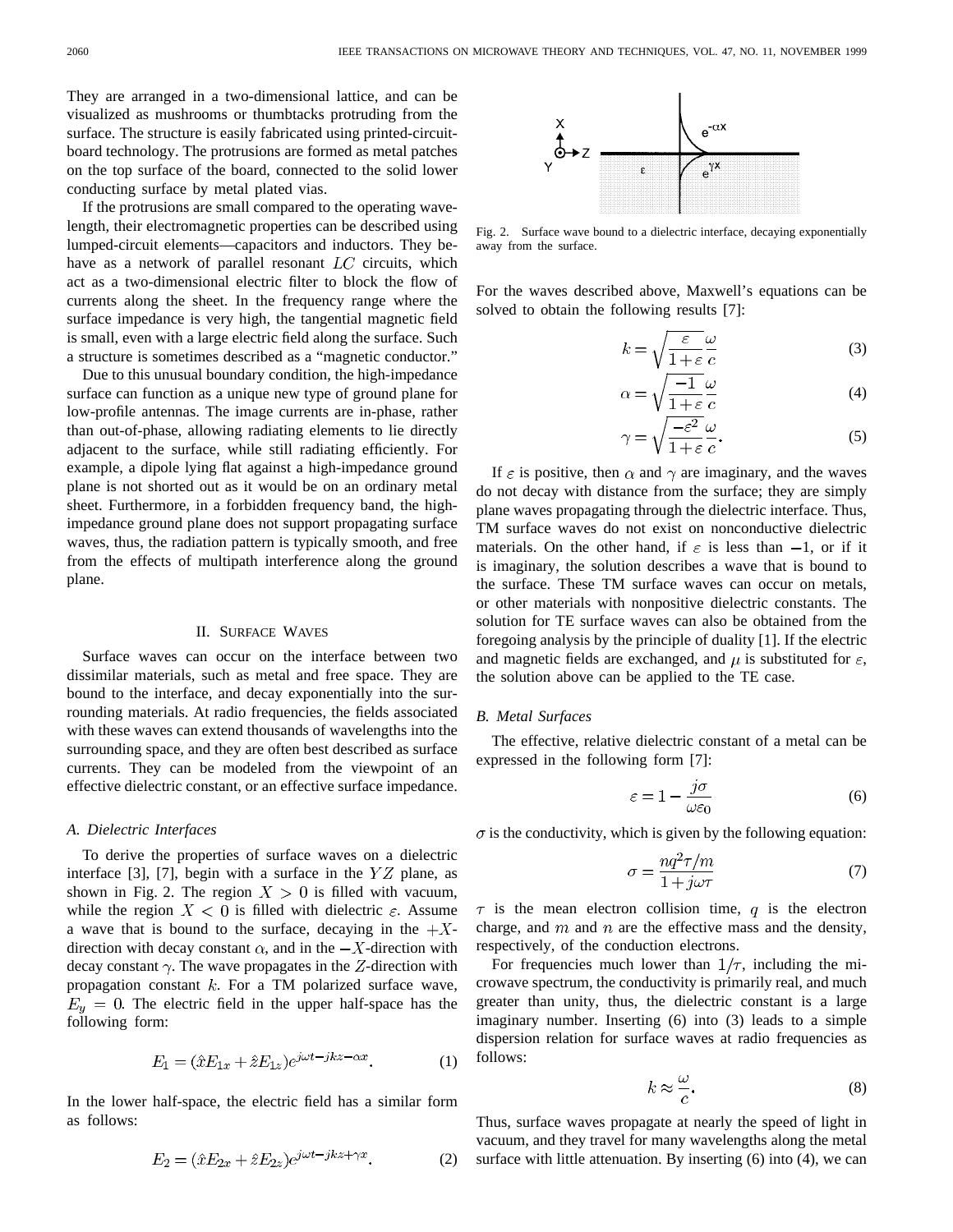find the following expression for  $\alpha$ , the decay constant of the fields into the surrounding space:

$$
\alpha \approx \frac{\omega}{c} \sqrt{\frac{\omega \varepsilon_0}{2\sigma}} (1 - j). \tag{9}
$$

For good conductors at microwave frequencies, the surface waves extend a great distance into the surrounding space. For example, on a copper surface, the electromagnetic fields associated with a 10-GHz surface wave extend about 70 m, or 2300 wavelengths into free space. Hence, at microwave frequencies they are often described simply as surface currents, rather than surface waves. These surface currents are nothing more than the normal alternating currents that can occur on any conductor.

We can also determine  $\gamma$ , the surface-wave penetration depth into the metal. By inserting (6) into (5), we obtain the following:

$$
\gamma \approx (1+j)\sqrt{\frac{\omega\mu_0 \sigma}{2}} = \frac{(1+j)}{\delta}.
$$
 (10)

Thus, we have derived the skin depth  $\delta$  from the surface-wave penetration depth [2]. The surface currents penetrate only a very small distance into the metal. For example, at 10 GHz, the skin depth of copper is less than 1  $\mu$ m.

From the skin depth, we can derive the surface impedance of a flat metal sheet [3]. Using (10), we can express the current in terms of the skin depth, assuming  $E_0$  is the electric field at the surface

$$
J_z(x) = \sigma E_z(x) = \sigma E_0 e^{-x(1+j)/\delta}.
$$
 (11)

The magnetic field at the surface is found by integrating along a path surrounding the thin surface layer of current, extending far into the metal beyond the skin depth as follows:

$$
H_0 = \int_0^{-\infty} J_z(x) dx = \frac{\sigma \delta}{1+j} E_0.
$$
 (12)

Thus, the surface impedance of a flat sheet of metal is derived as follows:

$$
Z_s = \frac{E_z}{H_y} = \frac{1+j}{\sigma \delta}.
$$
 (13)

The surface impedance has equal positive real and positive imaginary parts, so the small surface resistance is accompanied by an equal amount of surface inductance. For example, the surface impedance of copper at 10 GHz is  $0.03(1+j)$   $\Omega/\square$ .

#### *C. High-Impedance Surfaces*

By applying a texture to the metal surface, we can alter its surface impedance, and thereby change its surface-wave properties. The behavior of surface waves on a general impedance surface is derived in several electromagnetics textbooks [2], [3]. The derivation proceeds by assuming a wave that decays exponentially away from a boundary, with decay constant  $\alpha$ . The boundary is characterized by its surface impedance. It can be shown that TM waves occur on an inductive surface,

in which the surface impedance is given by the following expression:

$$
Z_s(\text{TM}) = \frac{j\alpha}{\omega\varepsilon}.
$$
 (14)

Conversely, TE waves can occur on a capacitive surface, with the following impedance:

$$
Z_s(\text{TE}) = \frac{-j\omega\mu}{\alpha}.\tag{15}
$$

The surface impedance of the textured metal surface described in this paper is characterized by an equivalent parallel resonant  $LC$  circuit. At low frequencies it is inductive, and supports TM waves. At high frequencies it is capacitive, and supports TE waves. Near the  $LC$  resonance frequency, the surface impedance is very high. In this region, waves are not bound to the surface; instead, they radiate readily into the surrounding space.

### III. TEXTURED SURFACES

The concept of suppressing surface waves on metals is not new. It has been done before using several geometries, such as a metal sheet covered with small bumps [8], [9], or a corrugated metal slab [11]–[19]. The novelty of this study is the application of an array of lumped-circuit elements to produce a thin two-dimensional structure that must generally be described by band structure concepts, even though the thickness and preiodicity are both much smaller than the operating wavelength.

## *A. Bumpy Surfaces*

Surface waves can be eliminated from a metal surface over a finite frequency band by applying a periodic texture, such as a lattice of small bumps. As surface waves scatter from the rows of bumps, the resulting interference prevents them from propagating, producing a two-dimensional electromagnetic bandgap. Such a structure has been studied at optical frequencies by Barnes *et al.* [8] and Kitson *et al.* [9] using a triangular lattice of bumps, patterned on a silver film.

When the wavelength is much longer than the period of twodimensional lattice, the surface waves barely notice the small bumps. At shorter wavelengths, the surface waves feel the effects of the surface texture. When one-half wavelength fits between the rows of bumps, this corresponds to the Brillouin zone boundary [10] of the two-dimensional lattice. At this wavelength, a standing wave on the surface can have two possible positions: with the wave crests centered on the bumps, or with the nulls centered on the bumps, as shown in Fig. 3. These two modes have slightly different frequencies, separated by a small bandgap, within which surface waves cannot propagate. Our high-impedance surface can be considered as an extension of this "bumpy surface," in which the bandgap has been lowered in frequency by capacitive loading.

#### *B. Corrugated Surfaces*

The high-impedance surface can also be understood by examining a similar structure, the corrugated surface, which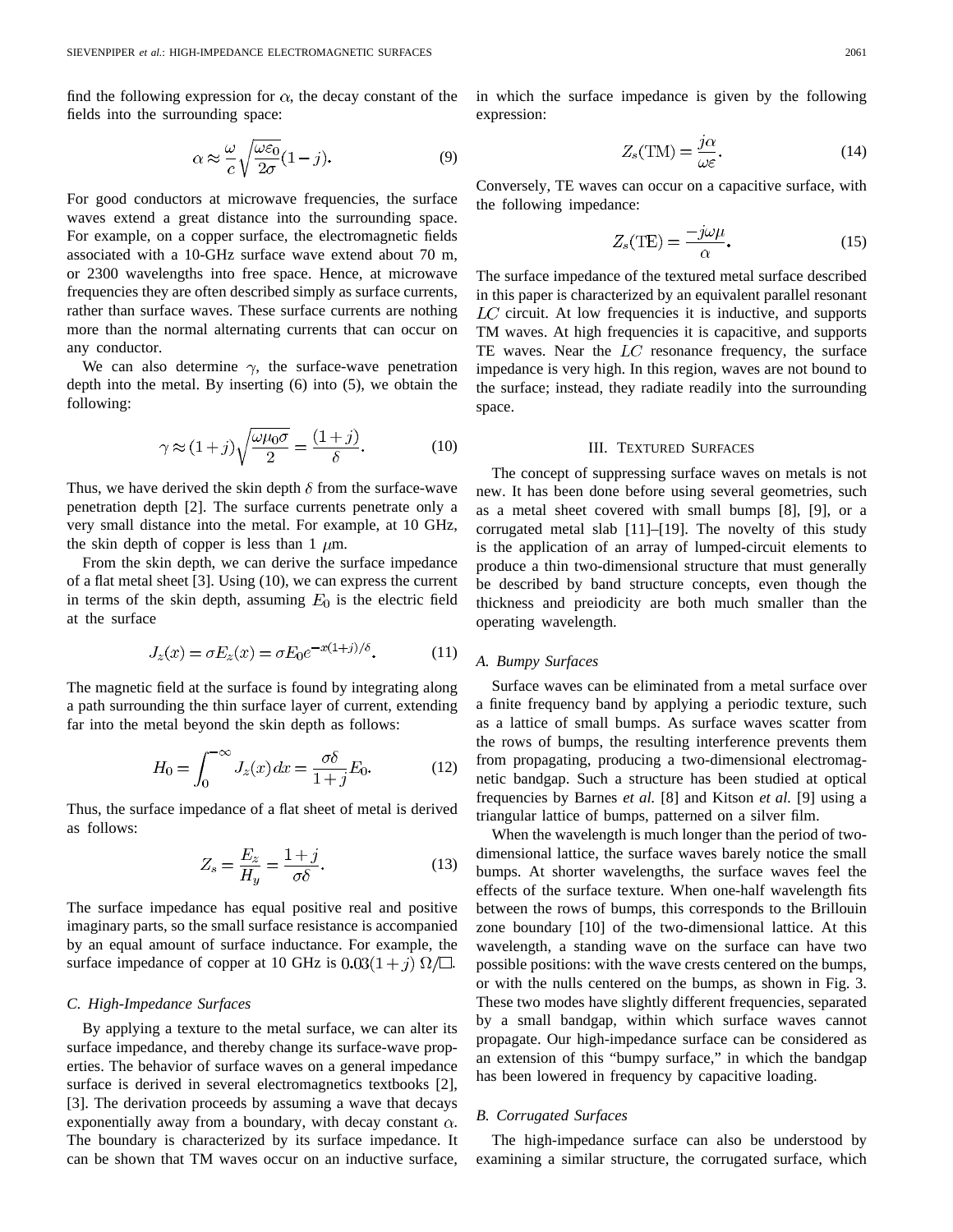

Fig. 3. Bumpy metal sheet has a narrow surface-wave bandgap. (a) Mode at the upper edge of the bandgap, in which the electric field wraps around the bumps. (b) Mode at the lower edge of the bandgap, in which the electric field extends across the bumps.



Fig. 4. Corrugated metal slab has high impedance at the top surface if the corrugations are one quarter-wavelength deep.

is discussed in various textbooks [2], [3], and review articles [11], [12]. Numerous authors have also contributed general treatments of corrugated surfaces [13]–[15], and specific studies of important structures [16]–[19]. A corrugated surface is a metal slab, into which a series of vertical slots have been cut, as depicted in Fig. 4. The slots are narrow, so that many of them fit within one wavelength across the slab. Each slot can be regarded as a parallel-plate transmission line, running down into the slab, and shorted at the bottom. If the slots are one quarter-wavelength deep, then the short circuit at the bottom end is transformed by the length of the slots into an open-circuit at the top end. Thus, the impedance at the top surface is very high.

If there are many slots per wavelength, the structure can be assigned an effective surface impedance equal to the impedance of the slots. The behavior of the corrugations is reduced to a single parameter—the boundary condition at the top surface. If the depth of the slots is greater than one quarter-wavelength, the surface impedance is capacitive, and TM surface waves are forbidden. Furthermore, a plane wave polarized with the electric field perpendicular to the ridges will appear to be reflected with no phase reversal since the effective reflection plane is actually at the bottom of the slots, one quarter-wavelength away.

## *C. High-Impedance Surfaces*

The high-impedance surface described here is an abstraction of the corrugated surface, in which the corrugations have been folded up into lumped-circuit elements, and distributed in a two-dimensional lattice. The surface impedance is modeled as a parallel resonant circuit, which can be tuned to exhibit



Fig. 5. Origin of the capacitance and inductance in the high-impedance surface.



Fig. 6. Three-layer high-impedance surface achieves a lower operating frequency for a given thickness by using capacitive loading, but it also suffers a reduction in bandwidth.

high impedance over a predetermined frequency band. Periodic two- or three-dimensional dielectric [20]–[24], metallic [25]–[28], or metallodielectric [29]–[33] structures that prevent the propagation of electromagnetic waves are known as photonic crystals [34]–[36]. The high-impedance surface can be considered as a kind of two-dimensional photonic crystal that prevents the propagation of radio-frequency surface currents within the bandgap.

As the structure illustrated in Fig. 5 interacts with electromagnetic waves, currents are induced in the top metal plates. A voltage applied parallel to the top surface causes charges to build up on the ends of the plates, which can be described as a capacitance. As the charges slosh back and forth, they flow around a long path through the vias and bottom plate. Associated with these currents is a magnetic field and, thus, an inductance.

We assign to the surface a sheet impedance equal to the impedance of a parallel resonant circuit, consisting of the sheet capacitance and the sheet inductance

$$
Z = \frac{j\omega L}{1 - \omega^2 LC}.\tag{16}
$$

The surface is inductive at low frequencies, and capacitive at high frequencies. The impedance is very high near the resonance frequency  $\omega_0$ 

$$
\omega_0 = \frac{1}{\sqrt{LC}}.\tag{17}
$$

We associate the high impedance with a forbidden frequency bandgap. In the two-layer geometry shown in Fig. 1, the capacitors are formed by the fringing electric fields between adjacent metal patches, and the inductance is fixed by the thickness of the structure. A three-layer design shown in Fig. 6 achieves a lower resonance frequency for a given thickness by using capacitive loading. In this geometry, parallel-plate capacitors are formed by the top two overlapping layers.

#### IV. EFFECTIVE SURFACE IMPEDANCE MODEL

Some of the properties of the high-impedance surface can be explained using an effective surface impedance model. The surface is assigned an impedance equal to that of a parallel resonant  $LC$  circuit, derived by geometry. The use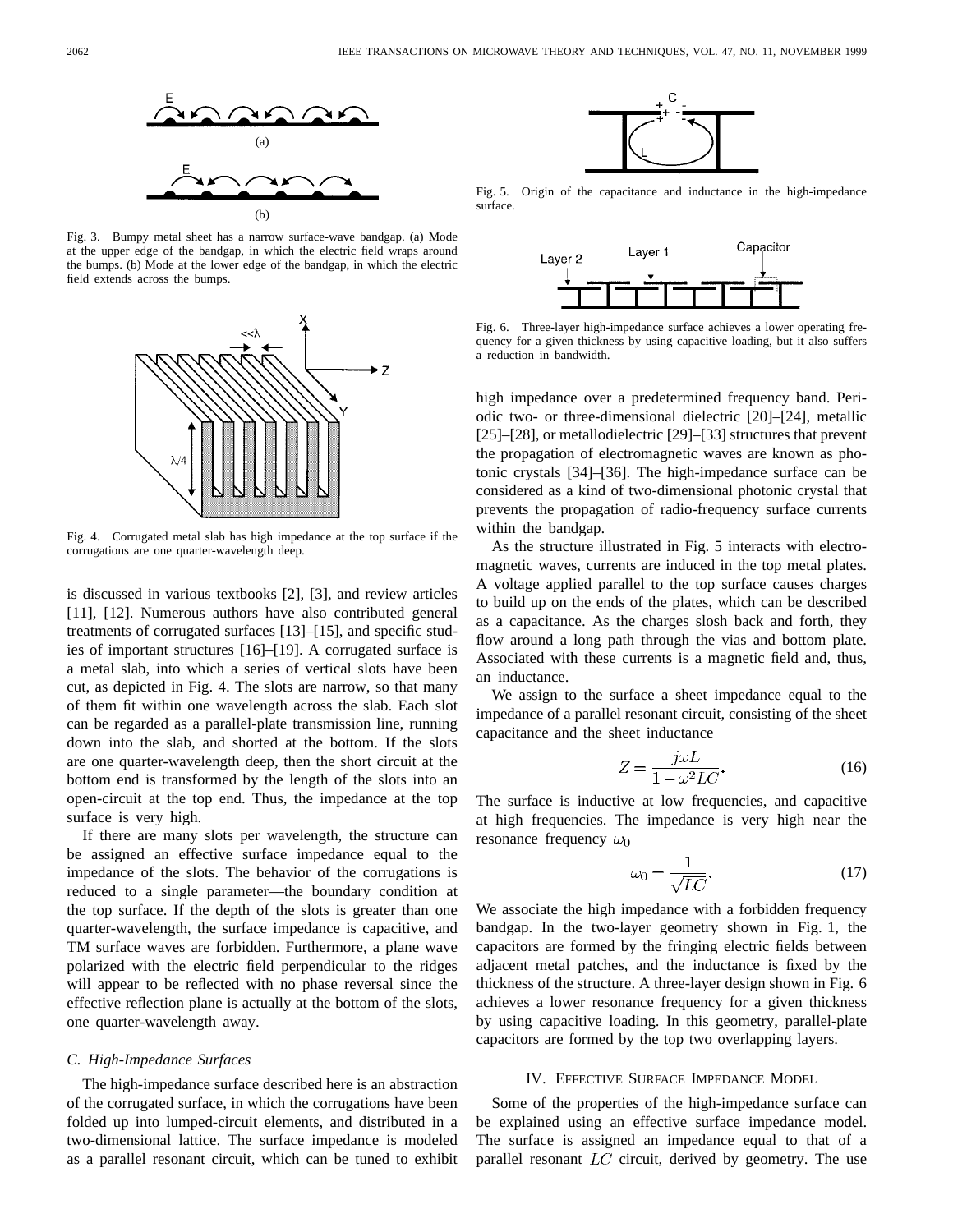

Fig. 7. Dispersion diagram of the high-impedance surface, calculated using the effective surface impedance model.

of lumped parameters to describe electromagnetic structures is valid as long as the wavelength is much longer than the size of the individual features. This short wave vector range is also the regime of effective medium theory. The effective surface impedance model can predict the reflection properties and some features of the surface-wave band structure, but not the bandgap itself, which by definition must extend to large wave vectors.

#### *A. Surface Waves*

We can determine the dispersion relation for surface waves in the context of the effective surface impedance model by inserting (1) into Maxwell's equations. The wave vector  $k$  is related to the spatial decay constant  $\alpha$  and the frequency,  $\omega$ by the following expression:

$$
k^2 = \mu_0 \varepsilon_0 \omega^2 + \alpha^2. \tag{18}
$$

For TM waves we can combine (18) with (14) to find the following expression for k as a function of  $\omega$ , in which  $\eta = \sqrt{\mu_0/\epsilon_0}$  is the impedance of free space and  $c = 1/\sqrt{\mu_0 \epsilon_0}$ is the speed of light in vacuum:

$$
k_{\rm TM} = \frac{\omega}{c} \sqrt{1 - \frac{Z_s^2}{\eta^2}}.
$$
 (19)

We can find a similar expression for TE waves by combining (18) with (15) as follows:

$$
k_{\rm TE} = \frac{\omega}{c} \sqrt{1 - \frac{\eta^2}{Z_s^2}}.
$$
 (20)

By inserting (16) into (19) and (20), we can plot the dispersion diagram for surface waves, in the context of the effective surface impedance model. Depending on geometry, typical values for the sheet capacitance and sheet inductance of a twolayer structure are about 0.05  $pF^2$ , and 2 nH<sup>2</sup>, respectively. The complete dispersion diagram, calculated using the effective medium model, is shown in Fig. 7.

Below resonance, TM surface waves are supported. At low frequencies, they lie very near the light line, and the fields extend many wavelengths beyond the surface, as they do on a flat metal surface. Near the resonant frequency, the surface waves are tightly bound to the sheet, and have a very low group velocity, as seen by the fact that the dispersion curve is bent over, away from the light line. In the effective surface impedance limit, there is no Brillouin zone boundary, and the TM dispersion curve approaches the resonance frequency asymptotically. Thus, this approximation fails to predict the bandgap.

Above the resonance frequency, the surface is capacitive, and TE waves are supported. The lower end of the dispersion curve is close to the light line, and the waves are weakly bound to the surface, extending far into the surrounding space. As the frequency is increased, the curve bends away from the light line, and the waves are more tightly bound to the surface. The slope of the dispersion curve indicates that the waves feel an effective index of refraction that is greater than unity. This is because a significant portion of the electric field is concentrated in the capacitors. The effective dielectric constant of a material is enhanced if it is permeated with capacitor-like structures.

The TE waves that lie to the left of the light line exist as leaky waves that are damped by radiation. Radiation occurs from surfaces with a real impedance, thus, the leaky modes to the left-hand side of the light line occur at the resonance frequency. The radiation from these leaky TE modes is modeled as a resistor in parallel with the high-impedance surface, which blurs the resonance frequency. Thus, the leaky waves actually radiate within a finite bandwidth, as shown in Fig. 7. The damping resistance is the impedance of free space, projected onto the surface according to the angle of radiation. Small wave vectors represent radiation perpendicular to the surface, while wave vectors near the light line represent radiation at grazing angles. For a TE polarized plane wave, the magnetic field, H, projected on the surface at angle  $\theta$  with respect to normal is  $H(\theta) = H_0 \cos(\theta)$ , while the electric field is just  $E(\theta) = E_0$ . The impedance of free space, as seen by the surface for radiation at an angle, is given by the following expression:

$$
Z_{\text{space}}(\theta) = \frac{E(\theta)}{H(\theta)} = \frac{\eta}{\cos(\theta)}.
$$
 (21)

Thus, the radiation resistance is 377  $\Omega$  for small wave vectors and normal radiation, but the damping resistance approaches infinity for wave vectors near the light line. Infinite resistance in a parallel resonant circuit corresponds to no damping, so the radiative band is reduced to zero width for grazing angles near the light line. The high-impedance radiative region is shown as a shaded area, representing the blurring of the leaky waves by radiation damping. In place of a bandgap, the effective surface impedance model predicts a frequency band characterized by radiation damping.

#### *B. Reflection Phase*

The surface impedance determines the boundary condition at the surface for the standing wave formed by incident and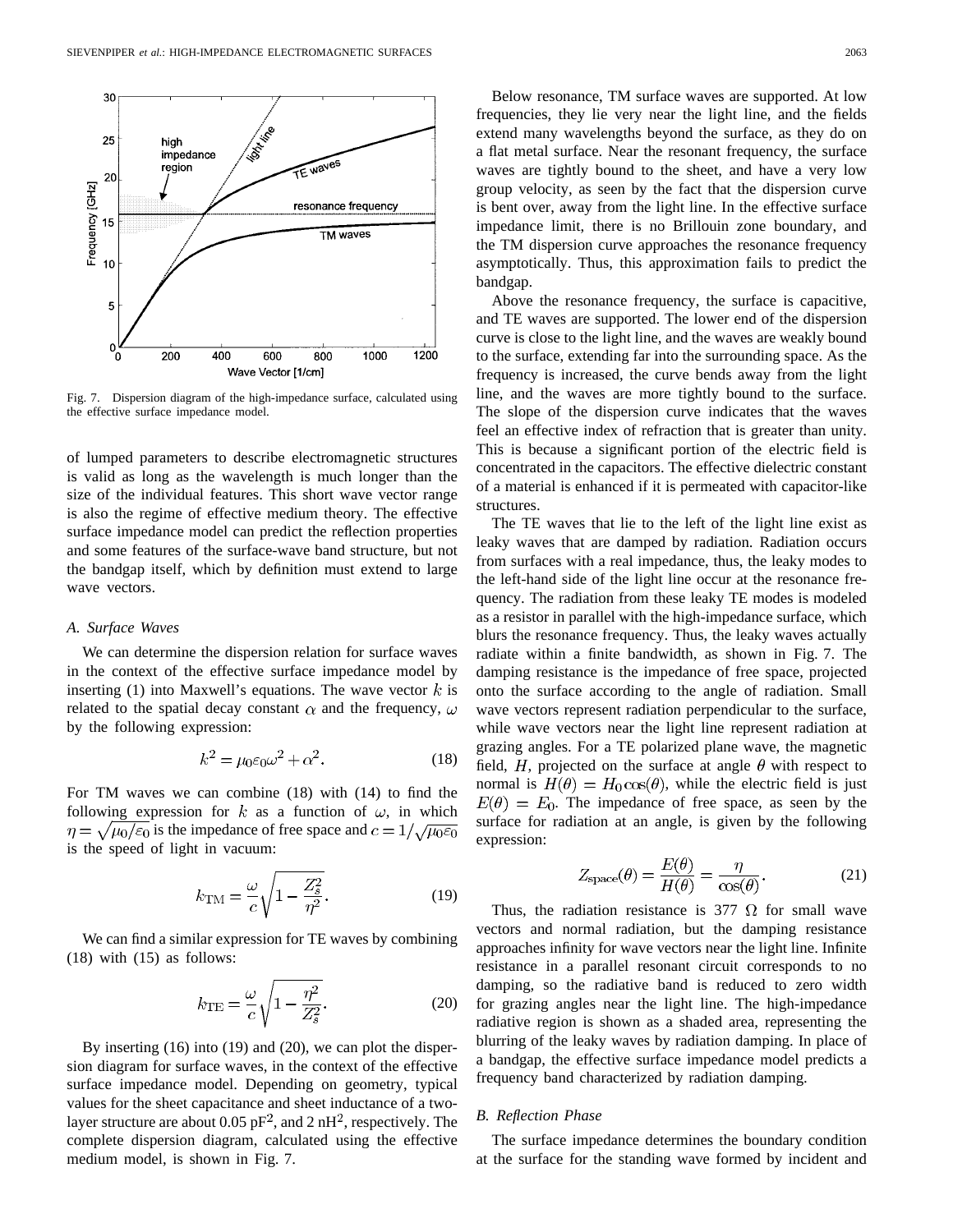

Fig. 8. Reflection phase of the high-impedance surface, calculated using the effective surface impedance model.

reflected waves. If the surface has low impedance, such as in the case of a good conductor, the ratio of electric field to magnetic field is small. The electric field has a node at the surface, and the magnetic field has an antinode. Conversely, for a high impedance surface, the electric field has an antinode at the surface, while the magnetic field has a node. Another term for such a surface is an artificial "magnetic conductor." Recent work involving grounded frequency selective surfaces has also been shown to mimic a magnetic conductor [37]. However, these structures do not possess a complete surfacewave bandgap, since they lack the vertical conducting vias, which interact with the vertical electric field of TM surface waves.

Typical parameters for a two-layer ground plane are 2  $nH<sup>2</sup>$ of inductance, and 0.05  $pF^2$  of capacitance. For these values, the reflection phase is plotted in Fig. 8. At very low frequencies, the reflection phase is  $\pi$ , and the structure behaves like an ordinary flat metal surface. The reflection phase slopes downward, and eventually crosses through zero at the resonance frequency. Above the resonance frequency, the phase returns to  $-\pi$ . The phase falls within  $\pi/2$  and  $-\pi/2$  when the magnitude of the surface impedance exceeds the impedance of free space. Within this range, image currents are in-phase, rather than out-of-phase, and antenna elements may lie directly adjacent to the surface without being shorted out.

## *C. Radiation Bandwidth*

An antenna lying parallel to the textured surface will see the impedance of free space on one side, and the impedance of the ground plane on the other side. Where the textured surface has low impedance, far from the resonance frequency, the antenna current is mirrored by an opposing current in the surface. Since the antenna is shorted out by the nearby conductor, the radiation efficiency is very low. Within the forbidden bandgap near resonance, the textured surface has much higher impedance than free space, so the antenna is not shorted out. In this range of frequencies, the radiation efficiency is high.

Although the surface exhibits high impedance, it is not actually devoid of current. (If there were no current, electromagnetic waves would be transmitted right through the ground plane.) However, the resonant structure provides a phase shift, thus, the image currents in the surface reinforce the currents in the antenna, instead of canceling them.

To the left-hand side of the light line in Fig. 7, we can determine the frequency range over which the radiation efficiency is high by using a circuit model, in which the antenna is modeled as a current source. The textured surface is modeled as an  $LC$  circuit in parallel with the antenna, and the radiation into free space is modeled as a resistor with a value of  $\sqrt{\mu_0/\epsilon_0}/\cos(\theta) = 377 \Omega/\cos(\theta)$ . The amount of power dissipated in the resistor is a measure of the radiation efficiency of the antenna.

The maximum power dissipated in the resistor occurs at the  $LC$  resonance frequency of the ground plane, where the surface reactance crosses through infinity. At very low frequencies, or at very high frequencies, the current is shunted through the inductor or the capacitor, and the power flowing to the resistor is reduced. It can be shown that the frequencies where the radiation drops to half of its maximum value occur when the magnitude of the surface impedance is equal to the impedance of free space. For normal radiation, we have the following equation:

$$
\left| \frac{j\omega L}{1 - \omega^2 LC} \right| = \eta. \tag{22}
$$

This can be solved for  $\omega$  to yield the following equation:

$$
\omega^2 = \frac{1}{LC} + \frac{1}{2\eta^2 C^2} \pm \frac{1}{\eta C} \sqrt{\frac{1}{LC} + \frac{1}{4\eta^2 C^2}}.
$$
 (23)

For typical geometries,  $L$  is usually on the order of 1 nH, and  $C$  is in the range of 0.05–10 pF. With these values, the terms involving  $1/\eta^2 C^2$  are much smaller than the  $1/LC$ terms, so we will eliminate them. This approximation yields the following expression for the edges of the operating band:

$$
\omega = \omega_0 \sqrt{1 \pm \frac{Z_0}{\eta}}.\tag{24}
$$

The resonance frequency is  $\omega_0 = 1/\sqrt{LC}$ , and  $Z_0 = \sqrt{L/C}$ is the characteristic impedance of the  $LC$  circuit. With the parameters for L, C, and  $\eta$  given above,  $Z_0$  is usually significantly smaller than  $\eta$ . Thus, the square root can be expanded in the following approximation:

$$
\omega \approx \omega_0 \bigg( 1 \pm \frac{1}{2} \frac{Z_0}{\eta} \bigg). \tag{25}
$$

The two frequencies designated by the  $\pm$  signs delimit the range over which an antenna would radiate efficiently on such a surface. The total bandwidth is roughly equal to the characteristic impedance of the surface divided by the impedance of free space

$$
\frac{\Delta\omega}{\omega_0} = \frac{Z_0}{\eta}.\tag{26}
$$

This is also the bandwidth over which the reflection coefficient falls between  $+\pi/2$  and  $-\pi/2$ , and image currents are more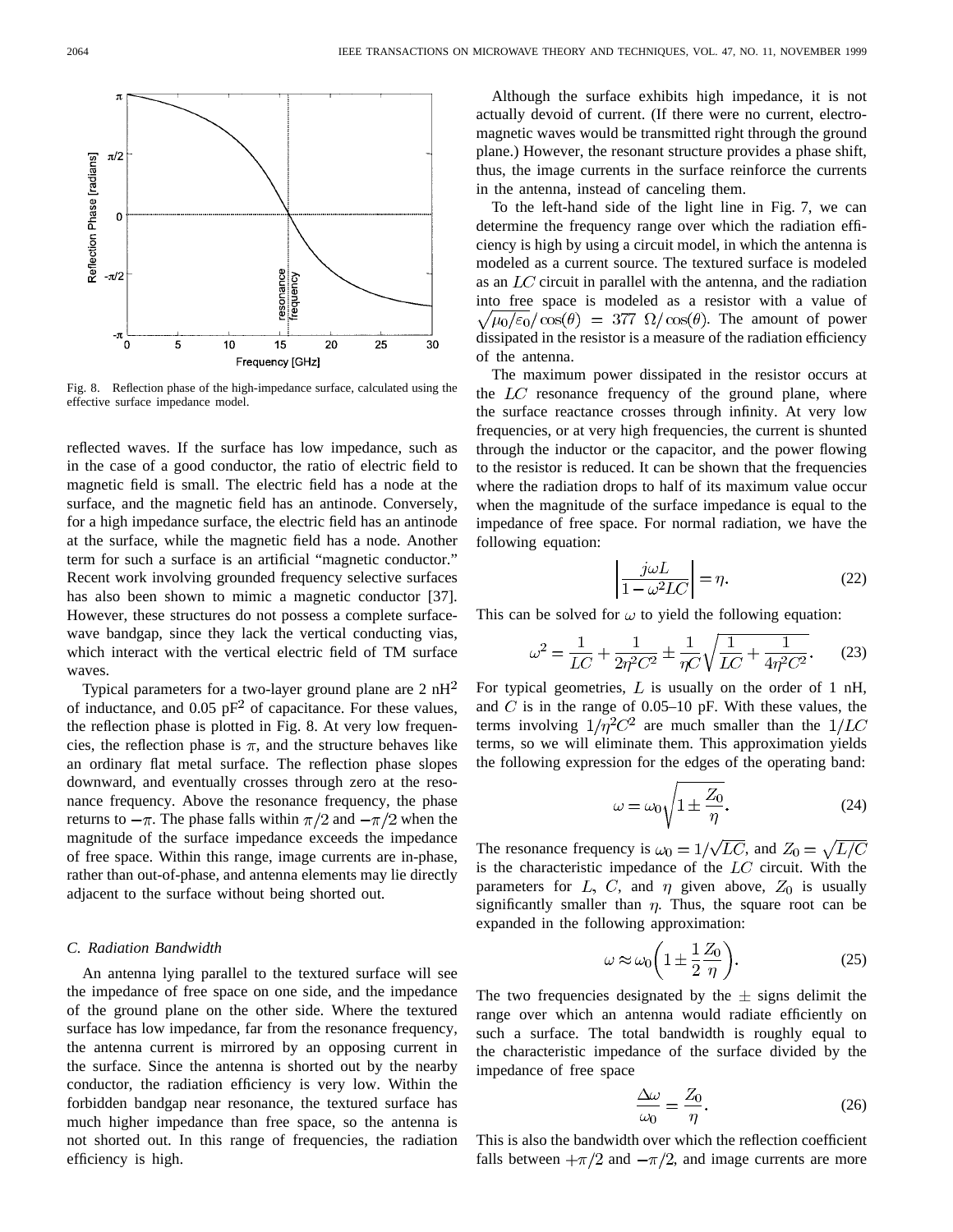

Fig. 9. Square geometry studied using the finite-element model.

in-phase than out-of-phase. It represents the maximum usable bandwidth of a flush-mounted antenna on a resonant surface of this type.

The relative bandwidth  $\Delta\omega/\omega$  is proportional to  $\sqrt{L/C}$ , thus, if the capacitance is increased, the bandwidth suffers. Since the thickness is related to the inductance, the more the resonance frequency is reduced for a given thickness, the more the bandwidth is diminished.

#### V. FINITE-ELEMENT MODEL

In the effective surface impedance model described above, the properties of the surface are summarized into a single parameter, namely the surface impedance. Such a model correctly predicts the reflection properties of the high-impedance surface, and some features of the surface-wave bands. However, it does not predict an actual bandgap. Nevertheless, we have found experimentally that the surface-wave bandgap edges occur where the reflection phase is equal to  $\pm \pi/2$ , thus, this generally corresponds to the width of the surface-wave bandgap. Within this region, surface currents radiate.

It is necessary to obtain more accurate results using a finiteelement model, in which the detailed geometry of the surface texture is included explicitly. In the finite-element model, the metal and dielectric regions of one unit cell are discretized on a grid. The electric field at all points on the grid can be reduced to an eigenvalue equation, which may be solved numerically. Bloch boundary conditions are used, in which the fields at one edge of the cell are related to the fields at the opposite edge by the wave vector. The calculation yields the allowed frequencies for a particular wave vector, and the procedure is repeated for each wave vector to produce the dispersion diagram. The structure analyzed by the finite-element method was a two-layer high-impedance surface with square geometry, shown in Fig. 9. The lattice constant was 2.4 mm, the spacing between the plates was 0.15 mm, and the width of the vias was 0.36 mm. The volume below the square plates was filled with  $\varepsilon = 2.2$ , and the total thickness was 1.6 mm.

The results of the finite-element calculation are shown in Fig. 10. The TM band follows the light line up to a certain frequency, where it suddenly becomes very flat. The TE band begins at a higher frequency, and continues upward with a slope of less than the vacuum speed of light, which is indicated



Fig. 10. Surface-wave band structure of the high-impedance surface, calculated using a finite-element model. The radiation broadening of the TE modes above the light line is indicated by error bars.



Fig. 11. (a) TM surface-wave measurement using vertical monopole probe antennas. The probes couple to the vertical electric field of TM surface waves. (b) TE surface-wave measurement using horizontal monopole probe antennas. The probes couple to the horizontal electric field of TE surface waves.

on the graph by a dotted line. These results agree qualitatively with the effective medium model. The finite-element method also predicts higher frequency bands that are seen in the measurements, but do not appear in the effective medium model.

According to the finite-element model, the TM band does not reach the TE band edge, but stops below it, forming a bandgap. The TE band slopes upward upon crossing the light line. Thus, the finite-element model predicts a surface-wave bandgap that spans from the edge of the TM band, to the point where the TE band crosses the light line. The resonance frequency is centered in the forbidden bandgap.

In both the TM and TE bands, the  $k=0$  state represents a continuous sheet of current. The lowest TM mode, at zero frequency, is simply a sheet of constant current—a dc mode. The highest TM mode, at the Brillouin zone edge, is a standing wave in which each row of metal protrusions has opposite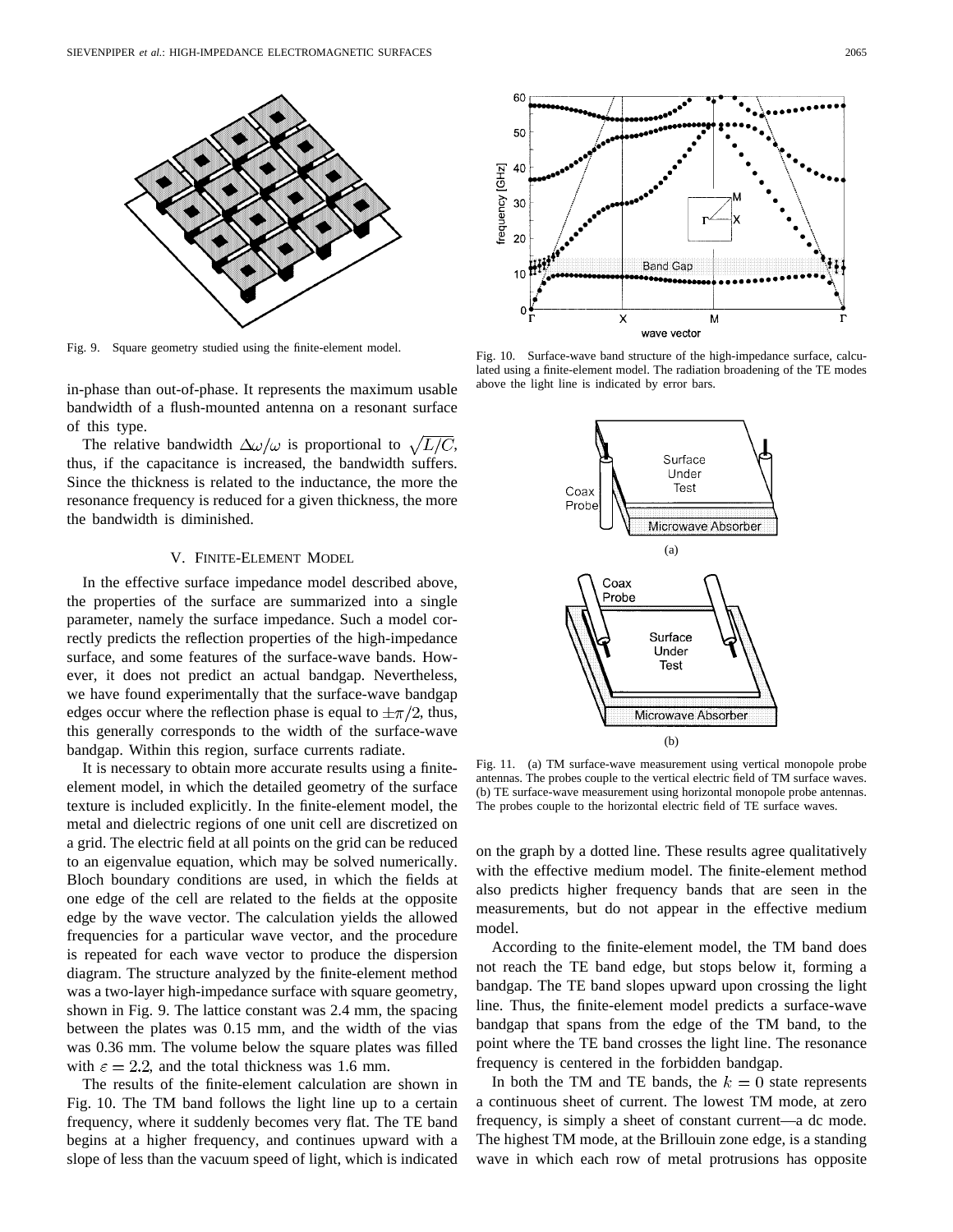

Fig. 12. (a) TM surface-wave transmission across a flat metal surface. (b) TM surface-wave transmission across a two-layer high-impedance surface. (c) TE surface-wave transmission across a two-layer high-impedance surface. The strong fluctuations are due to multipath interference. The forbidden bandgap is shown for cases (b) and (c).

charge. The lowest TE mode is a sheet of current that is continuous in space, but oscillating at the  $LC$  resonance frequency, at the origin of  $k$ -space. The TE band slopes smoothly upward in frequency, crossing through the light line at some point. At the highest TE mode, at the Brillouin zone boundary, transverse currents flow in opposite directions on each row of protrusions.

In the other upper bands, the electric field is primarily concentrated in the region below the capacitor plates. The modes in these bands resemble the modes in a parallel-plate waveguide. The first of these modes occurs at about the frequency where one half-wavelength fits between the rows of metal vias.

## VI. MEASURING SURFACE PROPERTIES

## *A. Surface Waves*

Since surface waves cannot generally couple to external plane waves, specialized methods must be used to measure them. At optical frequencies, surface plasmons are often studied using a technique called prism coupling [8]. A prism is placed next to the surface, and the refractive index of the prism is used to match the wave vector of a probe beam to that of a

surface wave. Another method for coupling to surface waves, which is more practical at microwave frequencies, is to use a very small probe. A point source launches all wave vectors, thus, a small antenna brought near the surface is capable of coupling to surface-wave modes. The antenna geometry can be tailored to distinguish surface-wave polarization.

In TM surface waves, the electric field forms loops that extend vertically out of the surface. TM waves can be measured using a pair of small monopole antennas oriented normally with respect to the surface, as shown in Fig. 11(a). The vertical electric field of the probe couples to the vertical electric field of the TM surface waves. In TE surface waves, the electric field is parallel to the surface. They can be measured with a pair of small monopole probes oriented parallel to the sheet, as shown in Fig. 11(b). The horizontal electric field of the antenna couples to the horizontal electric field of the TE waves.

On a flat metal sheet, a TM surface-wave measurement produces the results shown in Fig. 12(a). The surface under test was a 12-cm<sup>2</sup> sheet of flat metal. The measurement represents the transmission between a pair of monopole probes oriented vertically at the edges of the metal sheet. (A TE surfacewave measurement produces no significant signal because any antenna that excites TE waves is shorted out on a conducting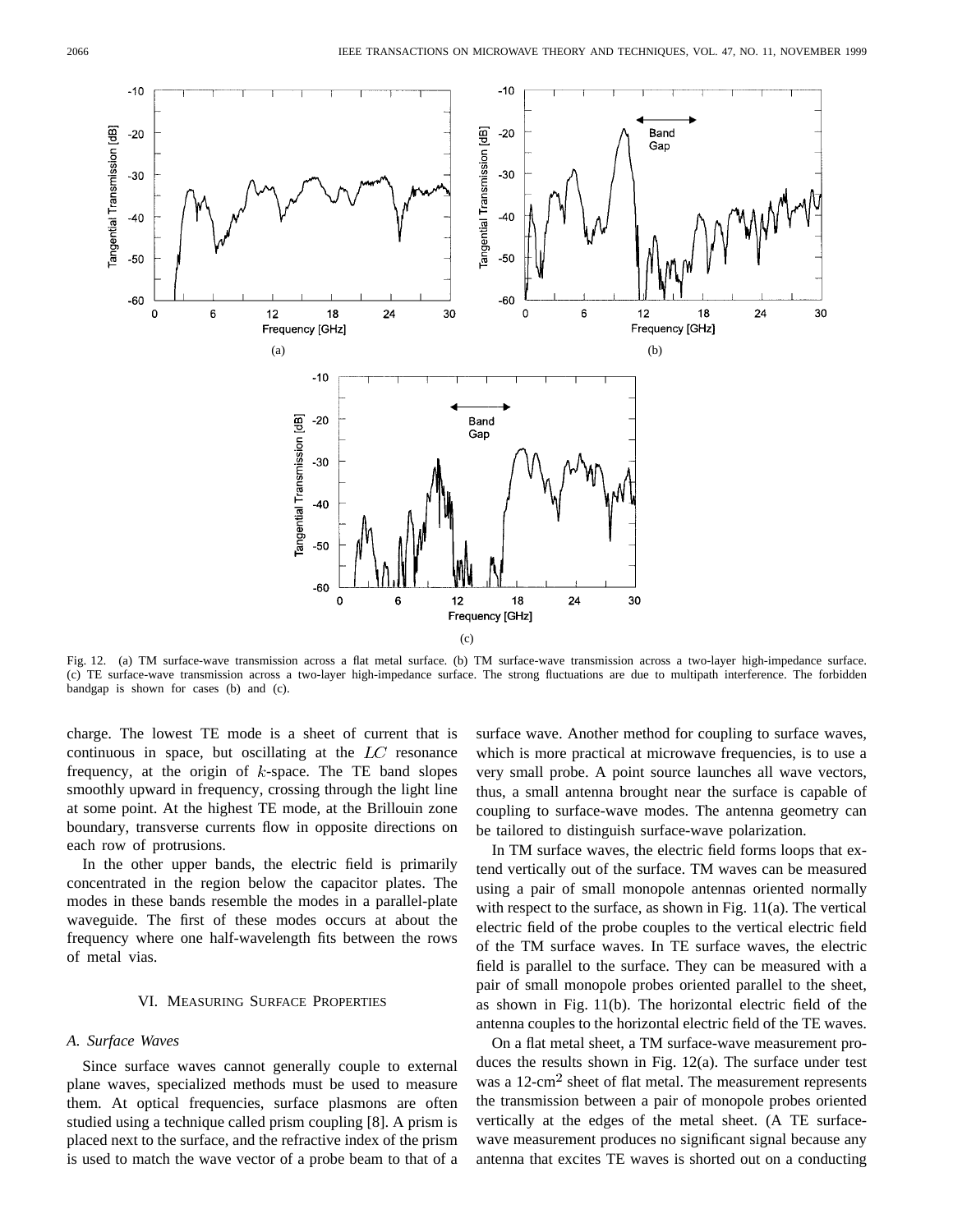surface. It is only on the textured surface, with its unusual surface impedance, that significant TE transmission signal levels can be obtained.)

The TM data has variations of 10–15 dB, but remains relatively flat over a broad spectrum. The variations are produced by multipath interference, or speckle, which occurs in coherent measurements whenever multiple signal paths are present. Multipath interference can be distinguished from other effects because it is characterized by narrow-band fading, whose details depend on the exact antenna position. The transmission drops off at low frequencies because the small probes are inefficient at exciting long wavelengths.

A typical TM surface-wave measurement on a textured surface is shown in Fig. 12(b). The size of the sheet and the measurement technique were the same as those used for the flat metal surface. The structure consisted of a triangular array of hexagonal patches as shown in Fig. 1, with a period of 2.54 mm and a gap between the patches of 0.15 mm. The thickness of the board was 1.55 mm, and the dielectric constant was 2.2.

The transmission is strong at low frequencies, and exhibits the same multipath interference seen on the metal surface. At 11 GHz, the transmission drops by about 30 dB, indicating the edge of the TM surface-wave band. Beyond this frequency, the transmission level remains low and flat, eventually sloping upward at much higher frequencies because of weak coupling to TE surface waves. The TE band edge is not apparent in this measurement, but the region corresponding to the surfacewave bandgap is indicated on the graph by an arrow.

A TE transmission measurement of the same textured surface is shown in Fig. 12(c). It was taken using a pair of small coaxial probes, oriented parallel to the surface. The transmission is weak at low frequencies, and strong at high frequencies, the reverse profile of the TM data. A sharp jump of 30 dB occurs at 17 GHz, indicating the TE band edge. Beyond this frequency, the transmission is flat, with only small fluctuations due to speckle. The TE probes also couple slightly to TM surface waves, so there is an additional transmission peak at 11 GHZ, at the TM band edge, where the density of TM states is high. Both TM and TE probes tend to couple slightly to the opposite surface-wave polarizations. However, the cross coupling is greater with the TE probe because it lacks the symmetry of the vertical monopole.

A surface-wave bandgap is measured between the TM band edge at 11 GHz and the TE band edge at 17 GHz. Within this range, neither polarization produces significant transmission. Currents cannot propagate across the surface, and any induced currents radiate from the surface.

#### *B. Reflection Phase*

The reflection phase of the high-impedance surface can be measured using two microwave horn antennas, as shown in Fig. 13. The measurement is done in an anechoic chamber lined with microwave absorbing foam. The two horns are placed next to each other, aimed at the surface. Two windows are cut in the chamber, one for the antennas, and one for the surface under test.



Fig. 13. Reflection phase measurement performed using a pair of horn antennas. The anechoic chamber used in these experiments measured 30 cm  $\times$  30 cm  $\times$  60 cm, and the hole for the sample measured 10 cm  $\times$  10 cm.



Fig. 14. Measured reflection phase of a two-layer high-impedance surface.

A reference measurement is taken of a surface with known reflection properties, such as a flat sheet of metal, and all subsequent measurements are divided by this reference. A factor of  $\pi$  is added to the phase data to account for the reference scan of the metal sheet, which is known to have a reflection phase of  $\pi$ .

The reflection phase of the high impedance surface is shown in Fig. 14. At low frequencies, it reflects with a  $\pi$  phase shift just like a metal surface. As the frequency is increased, the phase slopes downward, and eventually crosses through zero at the resonance frequency of the structure. At higher frequencies, the phase continues to slope downward, and eventually approaches  $-\pi$ . Within the region between  $\pi/2$ and  $-\pi/2$ , indicated on the graph by arrows, plane waves are reflected in-phase, rather than out-of-phase. This range also corresponds to the measured surface-wave bandgap, indicated on the graph by a shaded region, with the TM and TE band edges falling approximately at the points where the phase crosses through  $\pi/2$  and  $-\pi/2$ , respectively.

## *C. Low-Frequency Structures*

With two-layer construction, the capacitors are formed by the fringing capacitance between two metal plates lying edgeto-edge, usually separated by a few hundred microns. If the substrate has a dielectric constant between 2–10, and the period is a few millimeters, the capacitance is generally on the order of a few tens of femtofarads. With a thickness of a few millimeters, the inductance is a few nanohenrys, so the resonance frequency is on typically the order of about 10 GHz.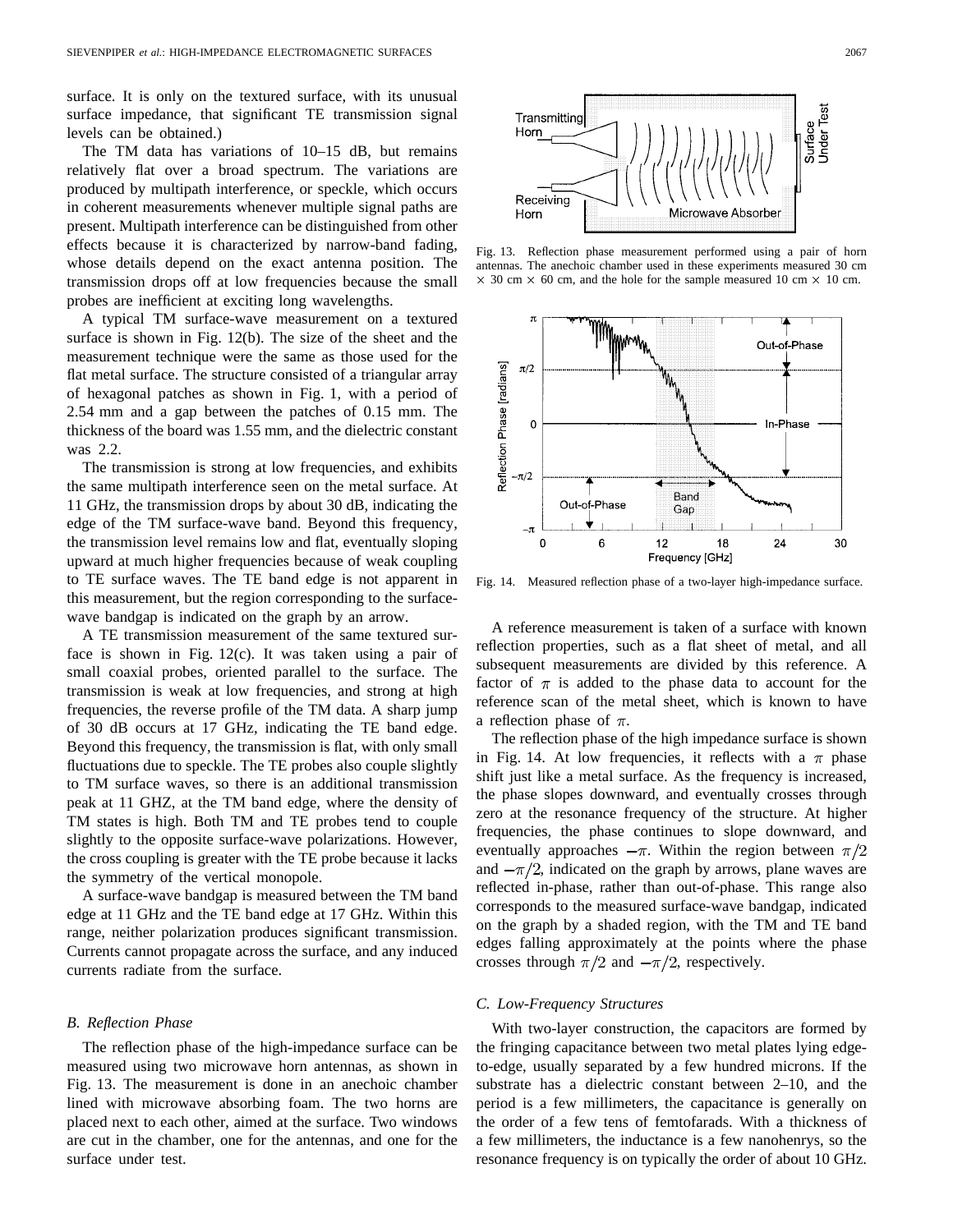

Fig. 15. (a) Surface-wave transmission across a three-layer high-impedance surface. The lower resonance frequency is achieved through capacitive loading. (b) Reflection phase of a three-layer high-impedance surface.

If the desired resonance frequency is less than about 5 GHz, the thickness can be kept within reasonable limits by using three-layer construction, in which the capacitors are formed between overlapping metal plates, as in Fig. 6. With this method, a capacitance of several picofarads is easily achievable. Resonance frequencies of less than 1 GHz can be produced, while maintaining the thickness and period on the order of a few millimeters. However, by forcing a thin structure to have a low resonance frequency, the bandwidth is also reduced.

The three-layer high-impedance surface maintains the same general properties as the two-layer structure, with TM and TE surface-wave bands separated by a gap, within which there are no propagating surface-wave modes. A surface-wave measurement is shown in Fig. 15(a) for a typical three-layer structure. This sample had a hexagonal lattice with a period of 6.35 mm, and an overlap area between adjacent metal plates of  $6.84$  mm<sup>2</sup>. The spacer layer between the plates had a thickness of 100  $\mu$ m, and a dielectric constant of 3.25. The thickness of the lower supporting board was 3.17 mm, with a dielectric constant of 4.0. The data shows the transmission between two straight coaxial probes lying parallel to the surface, in what is usually considered the TE configuration. The frequency is



Fig. 16. (a) Antenna on a flat metal ground plane generates propagating surface currents, which cause multipath interference and backward radiation. (b) Surface waves are suppressed on a high-impedance ground plane.

low enough that the free-space wavelength is much greater than the probe length, which is only a few millimeters, so the antennas tend to couple equally well to TM and TE modes. Transmission can be seen in both the TM and TE bands, and a gap is visible between 2.2–2.5 GHz.

The reflection phase is shown in Fig. 15(b). The region corresponding to the surface-wave bandgap is shaded. Inside this gap, the reflection phase crosses through zero, and plane waves are reflected in-phase rather than out-of-phase.

#### VII. ANTENNAS

The high-impedance surface has proven useful as an antenna ground plane. Related research has also been done on conventional three-dimensional photonic crystals [38]–[42], but those depend on different principles. Using high-impedance ground planes, antennas have been demonstrated that take advantage of both the suppression of surface waves, and the unusual reflection phase. An antenna on a high-impedance ground plane produces a smoother radiation profile than a similar antenna on a conventional metal ground plane, with less power wasted in the backward direction. Furthermore, radiating elements can lie directly adjacent to the high-impedance surface without being shorted out. These antennas can take on a variety of forms, including straight wires to produce linear polarization, or various other shapes to generate circular polarization. Patch antennas are also improved if they are embedded in a highimpedance surface.

The high-impedance surface is particularly applicable to the field of portable hand-held communications, in which the interaction between the antenna and the user can have a significant impact on antenna performance. Using this new ground plane as a shield between the antenna and the user in portable communications equipment can lead to higher antenna efficiency, longer battery life, and lower weight.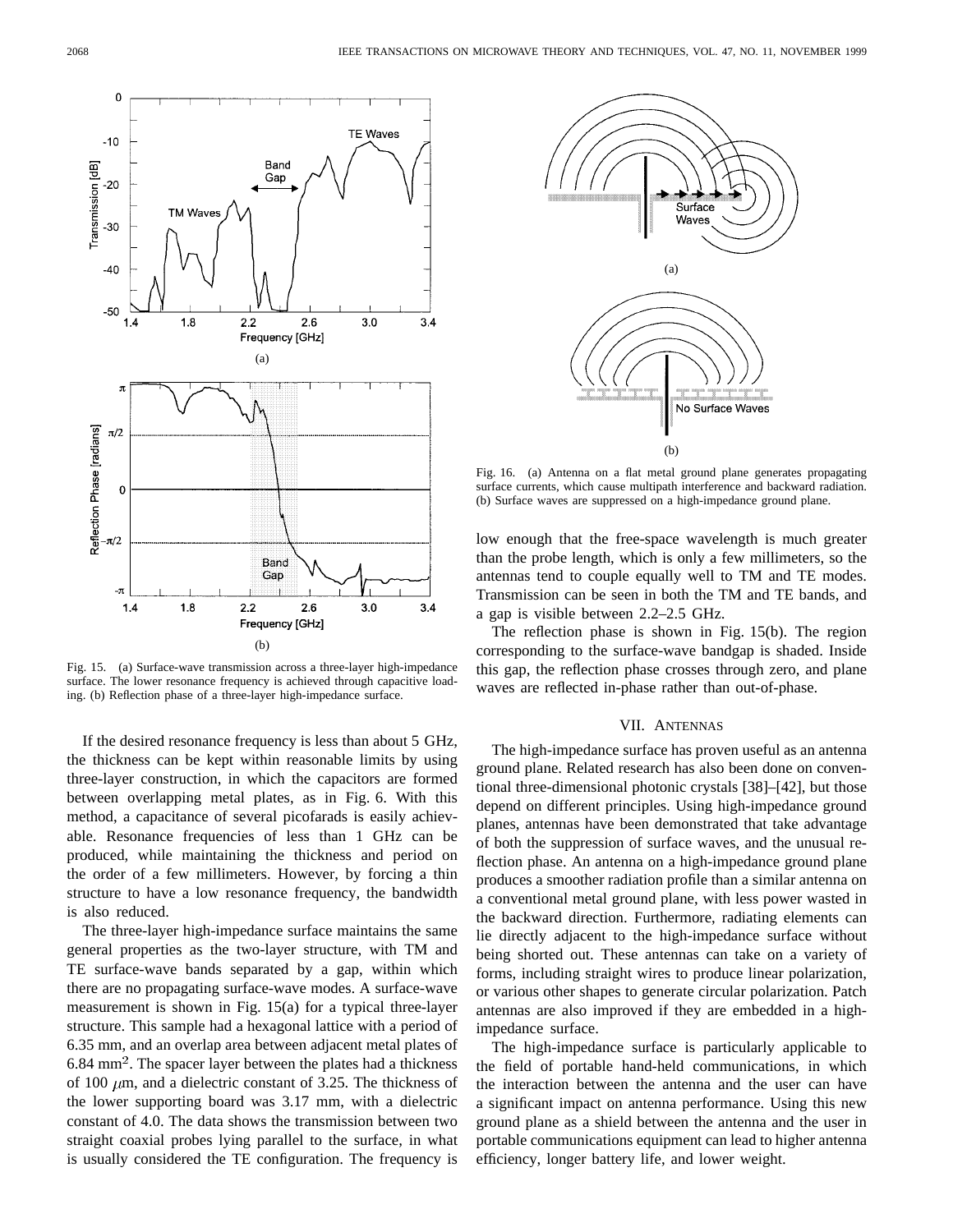

Fig. 17. (a) Radiation pattern of a monopole antenna on a flat metal ground plane contains many lobes and nulls due to multipath interference from surface waves. (b) Radiation pattern of a monopole on a high-impedance ground plane is smooth, due to the suppression of surface waves. (c) Within the allowed TM surface-wave band, the high-impedance ground plane behaves as an ordinary flat metal ground plane, similar to (a).

(c)

#### *A. The Vertical Monopole*

One of the simplest antennas is a vertical monopole, shown in Fig. 16(a). It can be fabricated by feeding a coaxial cable through a metal sheet, and extending the center conductor to form a radiating wire. The outer conductor is shorted to the metal surface, which acts as a ground plane.

On an infinitely large ground plane, an antenna of this type would ideally have a smooth half-doughnut-shaped radiation pattern, with a null on the axis of the wire, and no radiation in the backward direction. In reality, the ground plane is always finite, and its edges contribute to the radiation pattern. In addition to space waves, the antenna generates surface waves in the ground plane, which then radiate from edges and corners. The combined radiation from the wire and the ground plane edges interfere to form a series of multipath lobes and nulls at various angles, as shown in Fig. 17(a). The edges also radiate backward, causing a significant amount of wasted power in the backward hemisphere.

If the metal ground plane is replaced with a high-impedance ground plane, as shown in Fig. 16(b), the surface waves are suppressed. While driven currents can exist on any reflective surface, they do not propagate on our high-impedance ground plane. Any induced currents are restricted to a localized region around the antenna, and never reach the edges of the ground plane. The absence of multipath interference results in a smoother radiation pattern, with less wasted power in the backward hemisphere, as shown in Fig. 17(b).

For the radiation pattern in Fig. 17(a), the antenna was 3 mm long, and the ground plane was  $5 \text{ cm}^2$ . The frequency of the measurement was 35 GHz. The important features are the ripples that appear in the forward direction, and the amount of wasted power in the backward direction. These effects are both due to surface waves that propagate away from the antenna and radiate from the ground plane edges.

For the radiation pattern in Fig. 17(b), the flat metal ground plane is replaced with a textured two-layer high-impedance ground plane, with a thickness of 1 mm and a triangular lattice with a period of 1.4 mm. The TM band edge of this surface was at 30 GHz, and the measurement was performed at 35 GHz, within the surface-wave bandgap. The radiation pattern in the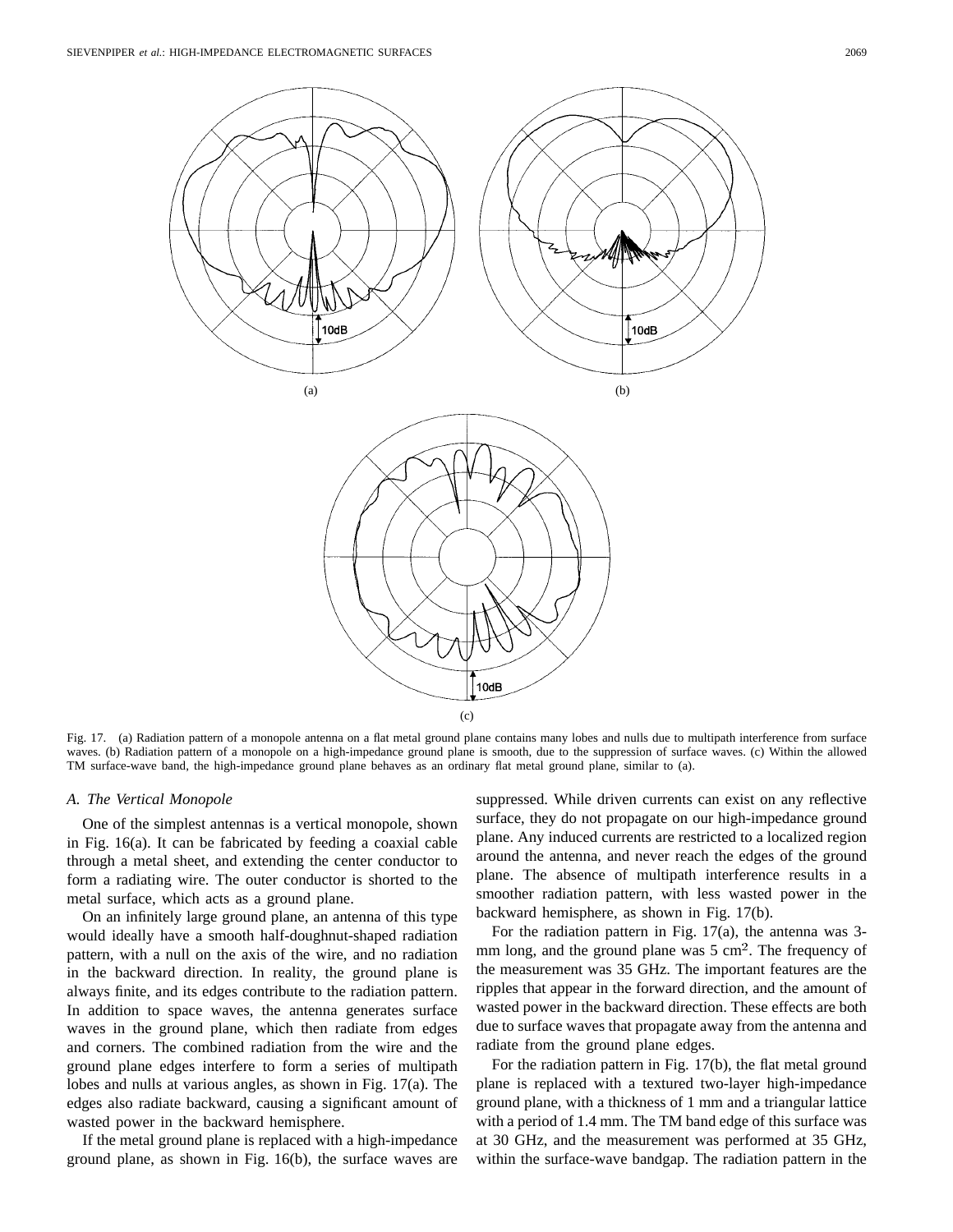

Fig. 18. (a) Patch antenna on a metal ground plane. (b) Patch antenna embedded in a high-impedance ground plane.

forward direction is smooth, showing only the two main lobes, and the power wasted in the backward direction is significantly reduced.

Two additional features are apparent in Fig. 17(b). First, the center null is diminished because of asymmetry in the local geometry of the antenna wire and the surrounding metal patches. With more symmetrical construction, the null could be recovered. Second, the received power is lower with the high-impedance ground plane, especially at the horizon. This is because the image currents on the high-impedance ground plane are reversed with respect to their direction on a metal ground plane. For a vertical monopole, this tends to cancel the antenna current, particularly at the horizon.

If the antenna is operated outside the bandgap, the ground plane behaves very much like an ordinary flat sheet of metal. Fig. 17(c) shows the radiation pattern of the monopole antenna on the high-impedance ground plane, operated within the TM surface-wave band, at a frequency of 26 GHz. Due to the presence of surface waves, the pattern contains many lobes and nulls, and a significant amount of power is wasted in the backward hemisphere.

#### *B. The Patch Antenna*

The beneficial effects of surface-wave suppression can also be applied to patch antennas. An example of a patch antenna fed using a coaxial probe is shown in Fig. 18(a). The radiation pattern of the patch antenna is degraded by surface waves in much the same way as the wire monopole. Surface waves radiate from the edges of the ground plane, causing ripples in the antenna pattern, and radiation in the backward direction. If the substrate is thick, or it has a high dielectric constant, the surface-wave problem is exacerbated.

Surface waves can be suppressed by embedding the patch in a high-impedance ground plane, as shown in Fig. 18(b). The presence of the nearby metal protrusions tends to raise the resonance frequency of the patch because the effective cavity volume is reduced. This can be corrected by leaving a small guard ring of bare substrate around the patch, or by adjusting the size of the patch.

Fig. 19 shows the return loss at the coax feed of two patch antennas—one on an ordinary metal ground plane, and one on a high-impedance ground plane. In both cases shown, the



Fig. 19. Measured return loss for patch antennas on two different ground planes.

substrate has a dielectric constant of 10.2, a thickness of 0.625 mm, and a size of 5 cm<sup>2</sup>. Circular patches were used, with a diameter of 3.5 mm. The patch on the high-impedance ground plane was separated from the metal protrusions of the surrounding high-impedance surface by a guard ring consisting of 3 mm of bare dielectric. The high-impedance surface used for this antenna was a two-layer structure with a triangular lattice, a period of 2 mm, and a bandgap spanning roughly 12–16 GHz.

The radiation patterns of the two antennas are shown in Fig. 20. The measurements are at a frequency of 13.5 GHz, where the two antennas have the same return loss. In both the  $H$ - and  $E$ -planes, the patch on the ordinary metal ground plane shows significant radiation in the backward direction, and ripples in the forward direction. Furthermore, the pattern is not rotationally symmetric, and is much thinner in the  $H$ -plane than in the  $E$ -plane. Conversely, the patch on the high-impedance ground plane produces a smooth symmetric pattern with little backward radiation.

#### *C. The Horizontal Wire Antenna*

The benefits of surface-wave suppression have been established through two examples: the vertical monopole and the patch antenna. The other important property of the highimpedance surface is that its image currents are in-phase rather than out-of-phase. This unusual property allows antennas to be constructed that are not possible on a flat conducting ground plane. An example, shown in Fig. 21(a), is a wire antenna that has been bent over so that it lies parallel to the ground plane. A horizontal wire radiates very poorly on an ordinary metal ground plane because the image currents cancel the currents in the antenna. A similar wire antenna on a high-impedance ground plane is shown in Fig. 21(b). This antenna performs well because the image currents in the high-impedance ground plane reinforce the currents in the antenna.

The return loss of the horizontal antenna on the metal ground plane is shown in Fig. 22. Most of the power is reflected back toward the generator, thus, the radiation efficiency is poor. In this example, the antenna was 1-cm long, and separated by a distance of 1 mm from a  $3$ -cm<sup>2</sup> ground plane.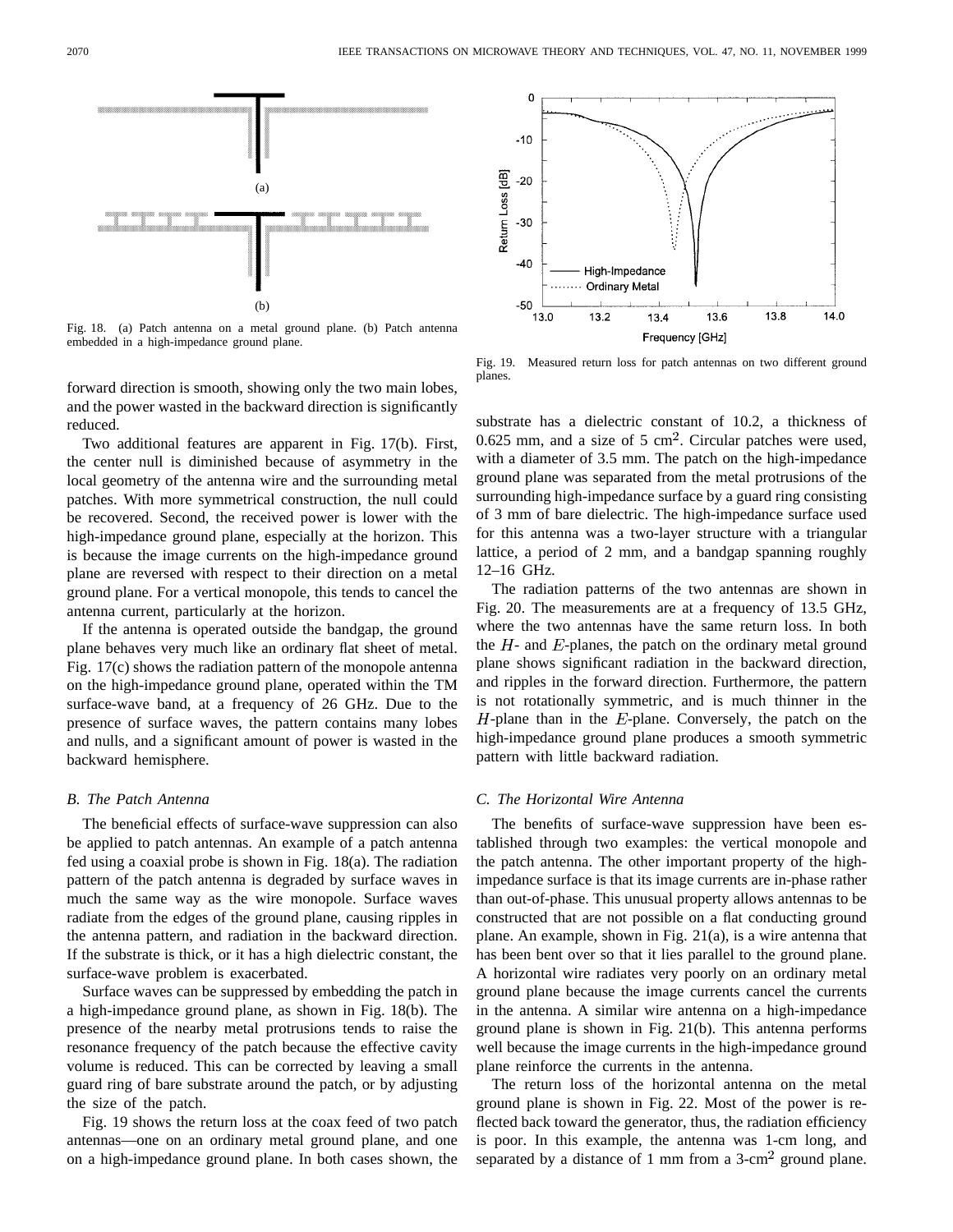

Fig. 20. (a)  $H$ - and (b)  $E$ -plane radiation patterns of patch antennas on two different ground planes.

The return loss of the antenna is much lower  $(-10 \text{ dB})$  on the high-impedance ground plane, also shown in Fig. 22. In this measurement, the high-impedance ground plane was identical to the one measured in Figs. 12 and 14, with a bandgap spanning from 11 to 17 GHz. Below the TM band edge, the antenna performance is poor, and similar to the metal ground plane. The surface impedance is low, and the image currents cancel the antenna currents. Within the bandgap, with a return loss of  $-10$  dB, only 10% of the power is being reflected back to the generator. In this range, the image currents are reversed, and they reinforce the antenna currents.

Above the TE band edge, the return loss is low because of coupling to TE surface waves. There is also strong coupling to TM waves near the TM band edge, below the bandgap where the density of states is very high. In both cases, the low return loss is not accompanied by good antenna radiation. Although the antenna radiates over a broad band, it is only useful within



Fig. 21. (a) Horizontal wire antenna on a metal ground plane. Image currents interfere destructively. (b) Horizontal wire antenna on a high-impedance ground plane. Image currents interfere constructively.



Fig. 22. Return loss in the coax feed of a horizontal wire antenna on two different ground planes.

the surface-wave bandgap, where it produces a smooth pattern. Outside the bandgap, the pattern contains many lobes and nulls due to excitation of propagating surface waves. The radiation pattern for the metal ground plane and the high-impedance ground plane is shown in Fig. 23. The data in the radiation patterns supports the return loss data, in that the signal level is about 10 dB higher on the high-impedance ground plane.

#### *D. Portable Communications*

One important application of the high-impedance ground plane is in the area of portable communications. At present, the standard antenna geometry is a monopole, which is part of the handset and lies in close proximity to the user's head. It has been shown that with this configuration, roughly 50% of the radiated power is absorbed by the user [43]. The effect of the radiation on the user has not been evaluated conclusively, but the effect of the user on the antenna is significant. If this lost power could be reclaimed, the benefits for portable communication equipment could be an improvement in battery life, or a reduction in battery weight.

The power lost to absorption can be reduced by using a directional antenna. Directional antennas might appear impractical for portable communications. However, in a real environment, scattering from buildings and other objects tends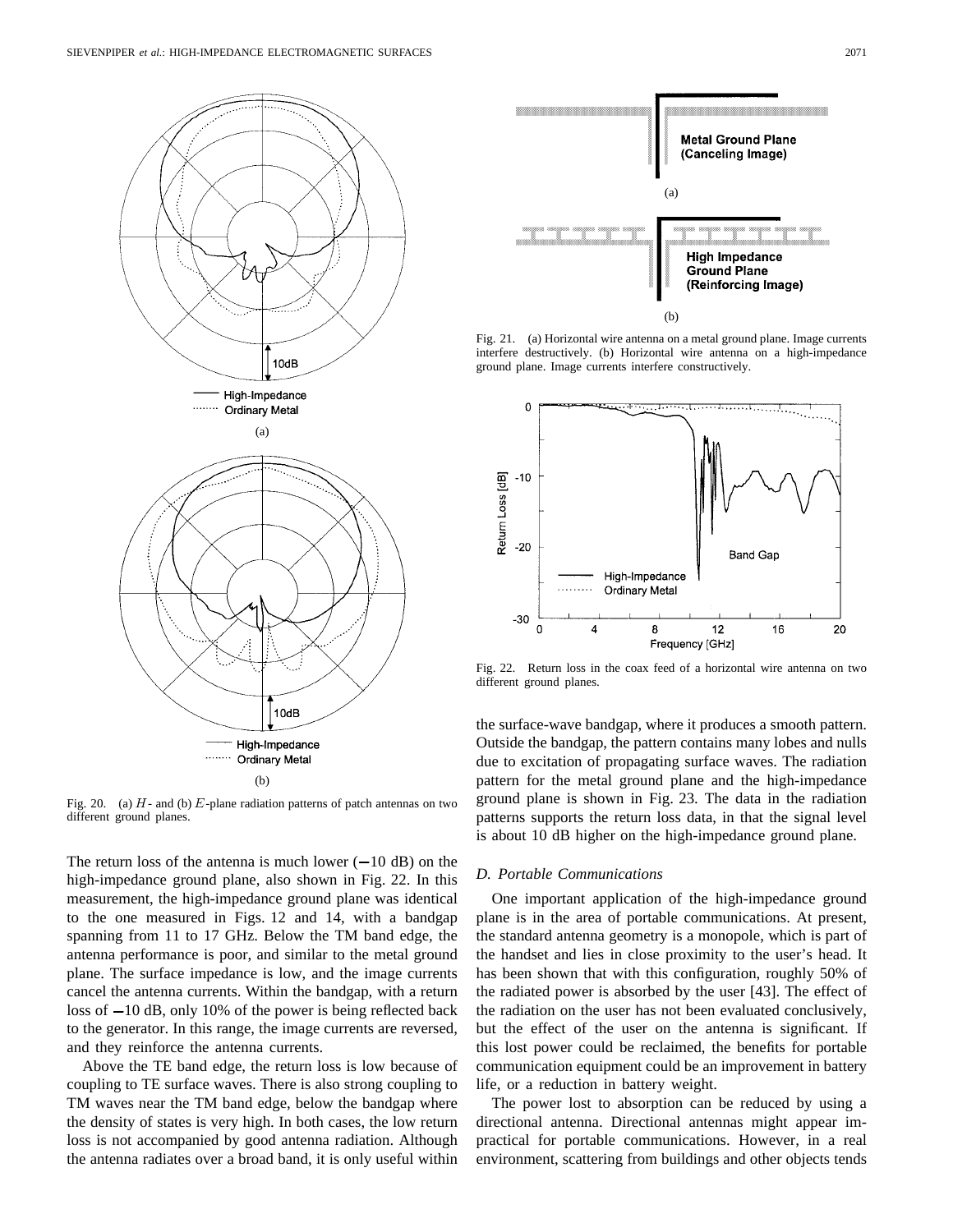

Fig. 23. (a)  $E$ - and (b)  $H$ -plane radiation pattern of two horizontal wire antennas, measured at a frequency of 13 GHz.



Fig. 24. Experiment to measure effects of the user in portable communications, modeling the user's head as a jar of water.

to randomize the signal direction. For commercial products, cost is the most significant design factor, thus, the antenna must be inexpensive to produce, and simple to integrate into the handset hardware. Patch antennas are cheap, but they have the disadvantage that they are easily detuned by nearby dielectric objects. Wire antennas are not as easily detuned,



Fig. 25. (a) Reference radiation pattern of a dipole antenna in free space. (b) Radiation pattern of a dipole antenna near the jar of water, and a dipole shielded from the water by a high-impedance ground plane. The antenna efficiency of the shielded antenna is about  $90\% \pm 10\%$ , comparable to the free space case.

but they are only directional when combined with a reflector. If the reflector is a flat metal sheet, it requires a minimum thickness of one quarter-wavelength, which is impractical. A good alternative is a high-impedance ground plane, with a horizontal wire antenna mounted directly adjacent to the top surface. The frequency of operation is determined by the surface rather than the wire, and since the surface resonance is controlled by the internal coupling between the individual elements, the structure is not readily detuned.

The experiment shown in Fig. 24 is designed to simulate a real communications environment. The presence of the user is modeled by a jar of tap water measuring roughly 15-cm diameter by 20 cm tall. The dielectric constant of water is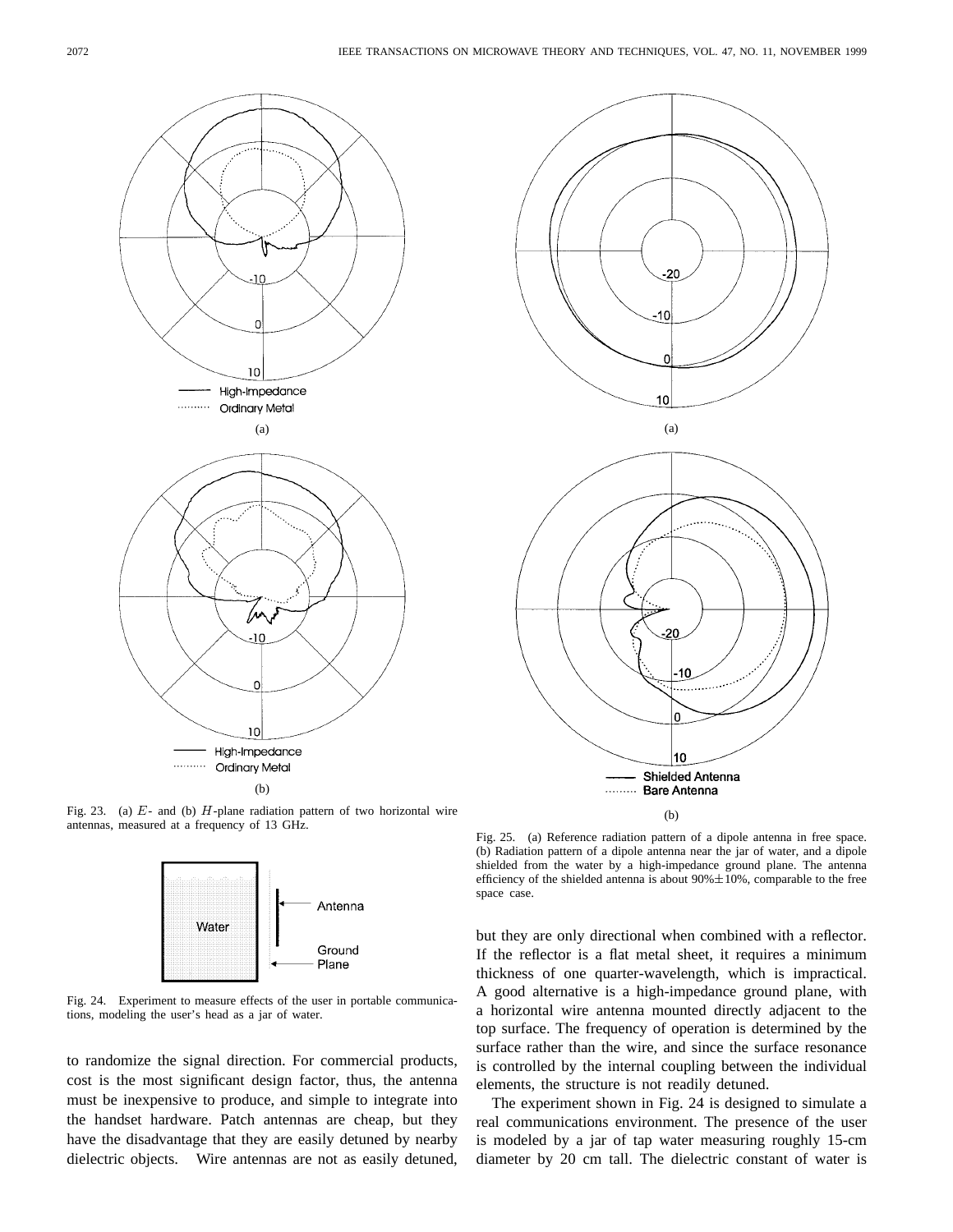similar to most human tissues. Fig. 25(a) shows the  $H$ -plane radiation pattern of a half-wave dipole antenna in free space, to be used as a reference. The frequency of the measurement is 2.3 GHz. The radial scale is decibels with respect to an isotropic radiator (dBi), and the dipole has the expected average gain value of around 2 dBi.

The plot shown in Fig. 25(b) is the  $H$ -plane radiation pattern of the same dipole antenna placed near the jar of water, oriented in the direction of the jar axis. The radiation is blocked from propagating through the water, as indicated by the deep null in the direction of the jar. The overall signal level is also reduced in all directions due to a combination of absorption and modification of the antenna input impedance. The maximum gain is about 0 dBi, in the direction away from the jar of water.

The radiation pattern shown in Fig. 25(c) was produced by a wire antenna on a high-impedance ground plane. The surface wave and reflection properties of the ground plane used here are shown in Fig. 15. The jar of water was placed behind the ground plane, on the opposite side from the antenna, and the antenna was oriented in the direction of the jar axis. The antenna has a maximum gain of about 6 dBi in the direction normal to the ground plane. The high-impedance surface acts as a shield between the radiating antenna and the absorbing water, blocking not only the direct radiation, but also the surface currents that would wrap around to the back side. The ground plane redirects the radiation that would otherwise be absorbed into the user, recovering it as useful power in the opposite direction. The combination of the antenna and the ground plane is compact and lightweight, allowing it to fit within the packaging of most portable communications equipment.

## VIII. CONCLUSION

A new type of metallic electromagnetic structure has been developed that is characterized by having high surface impedance. It is made of continuous metal, and conducts dc currents, but it does not conduct ac currents within a forbidden frequency bandgap. Instead, any currents that are induced in the surface radiate efficiently into surrounding space. This new surface also reflects electromagnetic waves with no phase reversal, behaving as a kind of artificial magnetic conductor. The structure can be described using a lumped parameter circuit model, which predicts some of its electromagnetic properties. This unique material is applicable to a variety of electromagnetic problems, including new kinds of low-profile antennas.

#### **REFERENCES**

- [1] C. Balanis, *Antenna Theory, Analysis, and Design*, 2nd ed. New York: Wiley, 1997.
- [2] S. Ramo, J. Whinnery, and T. Van Duzer, *Fields and Waves in Communication Electronics*, 2nd ed. New York: Wiley, 1984.
- [3] R. Collin, *Field Theory of Guided Waves*, 2nd ed. New York: IEEE Press, 1991.
- [4] H. Raether, *Surface Plasmons on Smooth and Rough Surfaces and on Gratings*. Berlin, Germany, Springer-Verlag, 1988.
- [5] D. Sievenpiper, "High-impedance electromagnetic surfaces," Ph.D. dissertation, Dept. Elect. Eng., Univ. California at Los Angeles, Los Angeles, CA, 1999.
- [6] D. Sievenpiper and E. Yablonovitch, "Circuit and method for eliminating
- surface currents on metals," U.S. Patent 60/079953, Mar. 30, 1998. [7] N. Ashcroft and N. Mermin, *Solid State Physics*. Orlando, FL: Saun-
- ders College, 1976. [8] W. Barnes, T. Priest, S. Kitson, and J. Sambles, "Physical origin of photonic energy gaps in the propagation of surface plasmas on gratings," *Phys. Rev. B. Condens. Matter*, vol. 54, pp. 6227–6244, 1996.
- [9] S. Kitson, W. Barnes, and J. Sambles, "Full photonic band gap for surface modes in the visible," *Phys. Rev. Lett.*, vol. 77, pp. 2670–2673, 1996.
- [10] L. Brillouin, *Wave Propagation in Periodic Structures; Electric Filters and Crystal Lattices*, 2nd ed. New York: Dover, 1953.
- [11] A. Harvey, "Periodic and guiding structures at microwave frequencies," *IRE Trans. Microwave Theory Tech.*, vol. 8, pp. 30–61, June 1959.
- [12] C. Elachi, "Waves in active and passive periodic structures: A review," *Proc. IEEE*, vol. 64, p. 1666–1698, Dec. 1976.
- [13] L. Brillouin, "Wave guides for slow waves," *J. App. Phys.*, vol. 19, pp. 1023–1041, 1948.
- [14] W. Rotman, "A study of single-surface corrugated guides," *Proc. IRE*, vol. 39, pp. 952–959, Aug. 1951.
- [15] R. Elliot, "On the theory of corrugated plane surfaces," *IRE Trans. Antennas Propagat.*, vol. 2, pp. 71–81, Apr. 1954.
- [16] S. Lee and W. Jones, "Surface waves on two-dimensional corrugated surfaces," *Radio Sci.*, vol. 6, pp. 811–818, 1971.
- [17] Y.-L. Chen and Y. Lo, "Reactive reflectors," *Proc. Inst. Elect. Eng.*, pt. H, vol. 131, pp. 263–269, 1984.
- [18] P.-S. Kildal, "Artificially soft and hard surfaces in electromagnetics," *IEEE Trans. Antennas Propagat.*, vol. 38, pp. 1537–1544, Oct. 1990.
- [19] Z. Ying, P.-S. Kildal, and A. Kishk, "Study of different realizations and calculation models for soft surfaces by using a vertical monopole on a soft disk as a test bed," *IEEE Trans. Antennas Propagat.*, vol. 44, pp. 1474–1481, Nov. 1996.
- [20] E. Yablonovitch, "Inhibited spontaneous emission in solid-state physics and electronics," *Phys. Rev. Lett.*, vol. 58, pp. 2059–2062, 1987.
- [21] K.-M. Ho, C. Chan, and C. Soukoulis, "Existence of a photonic gap in periodic dielectric structures," *Phys. Rev. Lett.*, vol. 65, pp. 3152–3155, 1990.
- [22] C. Chan, K.-M. Ho, and C. Soukoulis, "Photonic band gaps in experimentally realizable periodic dielectric structures," *Europhys. Lett.*, vol. 16, pp. 563–566, 1991.
- [23] S. Fan, P. Villeneuve, R. Meade, and J. Joannopoulos, "Design of threedimensional photonic crystals at submicron lengthscales," *Appl. Phys. Lett.*, vol. 65, p. 1466–1469, 1994.
- [24] E. Ozbay, A. Abeyta, G. Tuttle, M. Tringides, R. Biswas, C. Chan, C. Soukoulis, and K.-M. Ho, "Measurement of a three-dimensional photonic band gap in a crystal structure made of dielectric rods," *Phys. Rev. B, Condens. Matter*, vol. 50, pp. 1945–1951, 1994.
- [25] D. Smith, S. Schultz, N. Kroll, M. Sigalas, K.-M. Ho, and C. Soukoulis, "Experimental and theoretical results for a two-dimensional metal photonic band-gap cavity," *Appl. Phys. Lett.*, vol. 65, pp. 645–648, 1994.
- [26] M. Sigalas, C. Chan, K.-M. Ho, and C. Soukoulis, "Metallic photonic band-gap materials," *Phys. Rev. B, Condens. Matter*, vol. 52, pp. 11744–11751, 1995.
- [27] D. Sievenpiper, M. Sickmiller, and E. Yablonovitch, "3D wire mesh photonic crystals," *Phys. Rev. Lett.*, vol. 76, pp. 2480–2483, 1996.
- [28] J. Pendry, A. Holden, W. Stewart, and I. Youngs, "Extremely low frequency plasmons in metallic mesostructures," *Phys. Rev. Lett.*, vol. 76, pp. 4773–4776, 1996.
- [29] V. Kuzmiak, A. Maradudin, and F. Pincemin, "Photonic band structures of two-dimensional systems containing metallic components," *Phys. Rev. B, Condens. Matter*, vol. 50, p. 1683, 1994.
- [30] E. Brown and O. McMahon, "Large electromagnetic stop bands in metallodielectric photonic crystals," *Appl. Phys. Lett.*, vol. 67, pp. 2138–2141, 1995.
- [31] S. Fan, P. Villeneuve, and J. Joannopoulos, "Large omnidirectional band gaps in metallodielectric photonic crystals," *Phys. Rev. B, Condens. Matter*, vol. 54, pp. 11245–11251, 1996.
- [32] S. Gupta, G. Tuttle, and K.-M. Ho, "Infrared filters using metallic photonic band gap structures on flexible substrates," *Appl. Phys. Lett.*, vol. 71, pp. 2412–2415, 1997.
- [33] D. Sievenpiper, E. Yablonovitch, J. Winn, S. Fan, P. Villeneuve, and J. Joannopoulos, "3D metallo-dielectric photonic crystals with strong capacitive coupling between metallic islands," *Phys. Rev. Lett.*, vol. 80, pp. 2829–2832, 1998.
- [34] G. Kurizki and J. Haus, Eds., *J. Modern Opt. (Special Issue on Photonic Band Structures)*, vol. 41, 1994.
- [35] J. Joannopoulos, R. Meade, and J. Winn, *Photonic Crystals: Molding the Flow of Light*. Princeton, NJ: Princeton Univ. Press, 1995.